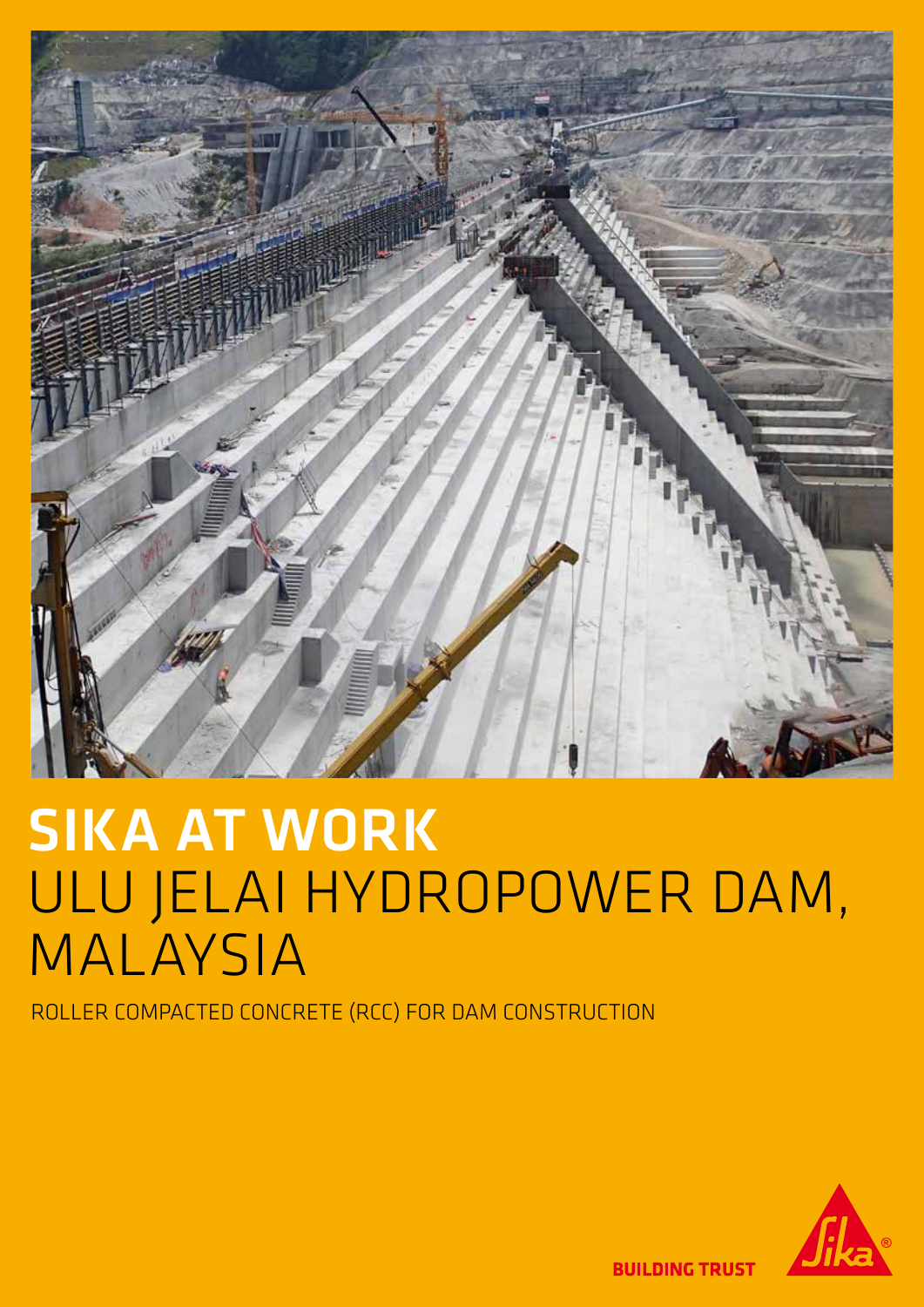## ULU JELAI HYDROPOWER DAM, MALAYSIA

### PROJECT DESCRIPTION

Tenaga Nasional Berhad (TNB) is the major power utility company in Malaysia, involved in the generation, transmission and distribution of electricity. TNB has constructed a hydropower plant in the Ulu Jelai District, State of Pahang in Malaysia. The Ulu Jelai hydropower plant project involved the construction and operation of an accumulation reservoir hydropower plant with a total installed capacity of 382 MW and is estimated to generate average 374 GWh of electricity per annum. It is a greenfield project that involves the construction of an accumulation reservoir (Susu Reservoir) with two main water intakes, Telom Intake and Lemoi Intake, located upstream of Susu reservoir. The total surface area of the project reservoir is 950,000 m² and the project has a power density of 391.6 W/ m².

The project has a very high rated net head, as compared to other existing hydropower plants in the Malaysian peninsula, enabling the project to have a high power density.

The project activity will increase the share of clean, renewable electricity in Malaysia hence reducing greenhouse gas emissions by displacing electricity produced from thermal power plants. It is estimated that the project will generate average 374 GWh of electricity per annum and will require approximately 1.4 GWh auxiliary power that will be imported from the grid. Therefore, the net power sold to the grid is 372.6 GWh and reduce approximately 250,387 tonnes of carbon dioxide equivalent per year, or 1,752,709 tonnes over a seven year crediting period.

All the electricity generated from the project will be exported to the Peninsular Malaysia National Grid.

The project's reservoir has an elevation of 535 meters. Water from the reservoir is transferred to an underground powerhouse through a headrace tunnel with concrete inverts for power generation. The high elevation differential between the reservoir and powerhouse contributes to the high net head power generation, allowing high power output with a small reservoir size.

The main objective of the project is to generate electricity based on a clean, renewable energy source and contribute to the sustainable development of Malaysia. The project will displace 3 Orang Asli (native Malesian population) settlements at Kg.Susu, Tiat and Kg.Sg.Pinang. Each household head will receive a new house as part of the project. All crops and prop-



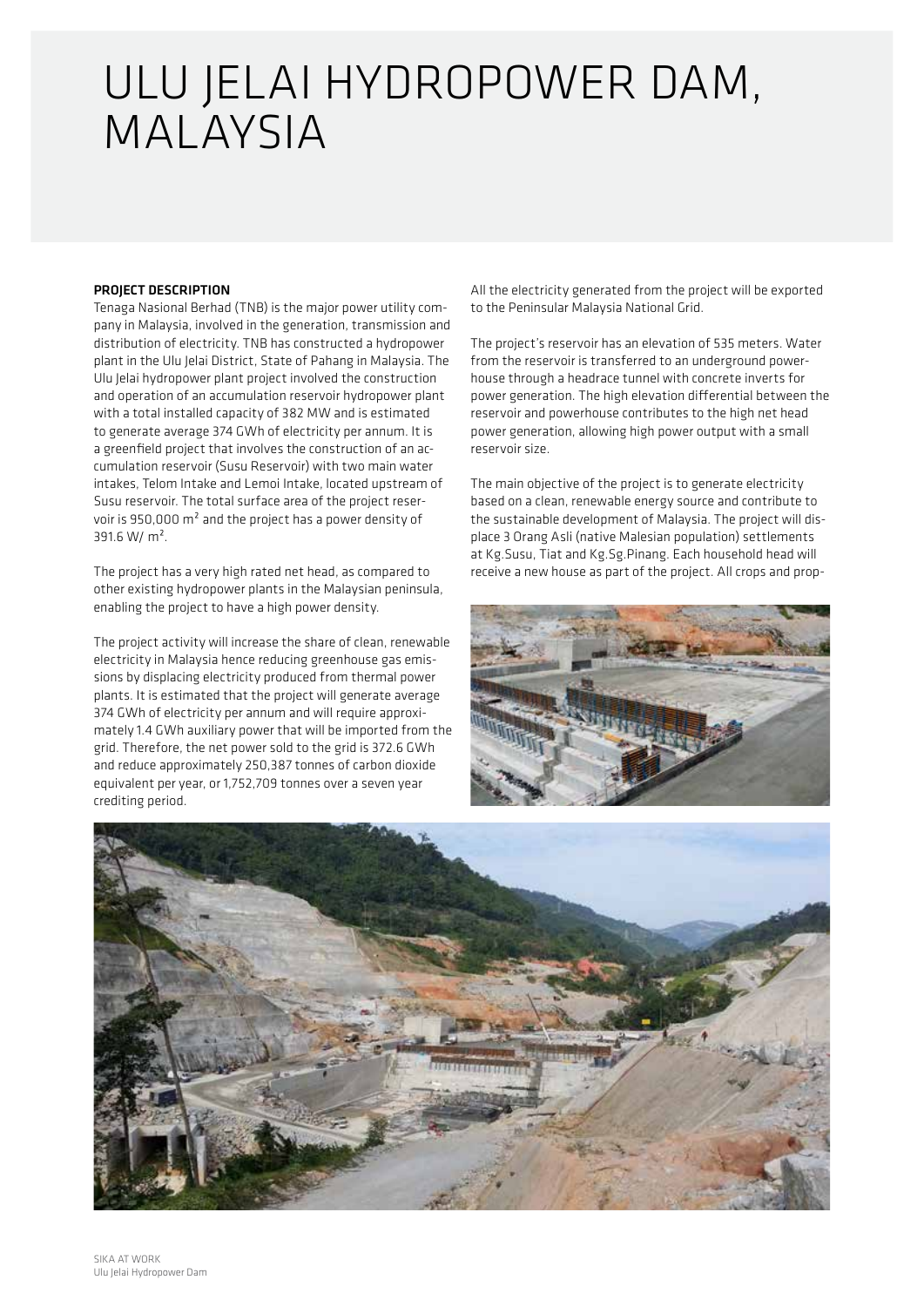erties within the boundaries of the project will receive compensation as assessed by the valuation and Property Services Department of Malaysia.

### Main Features of the project

- Construction is being carried out by the Tindakan Mewah-Salini Costruttori Consortium (TM-Salini).
- Two Francis turbines with a power output of 191 MW each.
- **•** Project value is approximately  $\epsilon$  515,55 million.
- $\blacksquare$  The engineering consultancy and site supervision is being carried out by SMEC (Malaysia) and SMEC (International) consortium.

### The main structures comprises:

- 90 metres high RCC dam
- Un-gated Spillway
- Bottom outlet and hydro-mechanical accessories
- **•** Power intake tower:
- **•** Power water-way underground
- Concrete lined surge shaft and surge tank
- **■** Underground powerhouse
- Transformer chamber cavern
- **E** Surge chamber cavern
- Water transfer tunnels (16 kilometres, excavated by TBM);
- Tunnelling works (Headrace Tunnel, Tailrace Tunnel, Main Access Tunnel and Service Tunnels Approx. 10 km in total).
- ́ Switchyard
- **E** Generation Control Building;
- Access Road